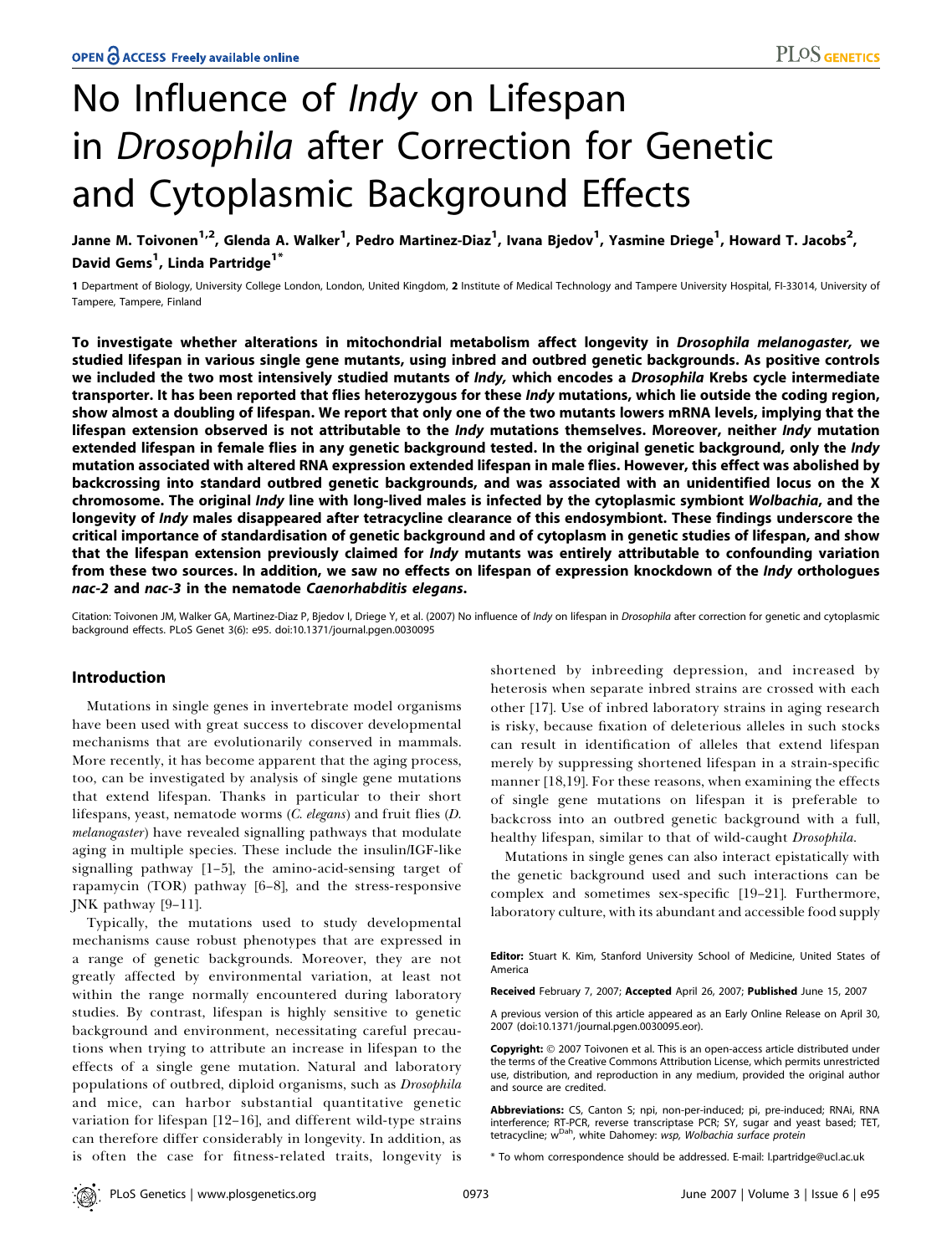# Author Summary

Human life expectancy is increasing in many populations. Research on aging has gained great attention recently by discoveries of mutations that slow down aging in relatively short-lived models. Studies carried out in yeast, worms, and flies have revealed evolutionarily conserved mechanisms of aging, which are therefore likely to be relevant to mammals, including humans. Therefore, they can provide an important stepping stone for more time-consuming and expensive experiments on mammals. Lifespan studies can be complicated by interactions of genes under study with the environment and with other genes. These effects can be substantially larger than the effects of some mutations with a bona fide effect on lifespan. Here, the authors studied aging in fruit flies using previously described long-lived mutants in the gene Indy, as positive controls for other experiments. Surprisingly, they discovered that Indy mutations do not increase lifespan when the genetic background effects are removed. Similarly, knockdown of genes with a similar function in worms do not increase lifespan in this study. The work presented provides an illustration of how genetic background, and possibly the presence of endosymbionts, can confound studies of the genetics of aging and lead to the spurious appearance of single gene effects on aging where none in fact exist.

and pressure for rapid and copious reproduction, can lead to the evolution of accelerated sexual maturation, elevated fecundity, and shorter lifespan [18,22–24]. As in inbred strains, a mutation may, potentially, increase lifespan by reversing the lifespanshortening effects of adaptation to laboratory conditions. Thus, it is important to analyse putative aging genes in several genetic backgrounds with healthy lifespans. An additional confounding factor, almost routinely ignored in aging studies, is maternally inherited Wolbachia, an intracellular symbiotic bacterium that can have unpredictable effects on host fitness–related traits, including lifespan [25–29]. Widespread infection of Wolbachia within laboratory stocks has been shown in a recent survey, indicating its presence in approximately 30% of stocks currently housed at the Bloomington Drosophila Stock Center [30].

We tested the effects on lifespan of heterozygous, single gene mutations affecting the mitochondrial translation machinery and nucleotide metabolism. We were encouraged to pursue this direction by our preliminary finding that flies heterozygous for a mutation in a mitochondrial ribosomal protein S12 (encoded by technical knockout, tko) were longerlived than wild-type flies, without obvious defects in growth or developmental time. As a positive control for these experiments, two mutants for Indy (I'm not dead yet) were used. Both  $\text{Indy}^{206}$  and  $\text{Indy}^{302}$  alleles have been reported to result in very long-lived flies in the heterozygous state, and to a lesser extent in homozygotes [31]. *Indy* encodes a plasma membrane Krebs cycle intermediate transporter [32] and Indy mutants are reported to cause decreased expression of the gene product [31,33, and references therein]. This strong heterozygous phenotype suggests that mild reduction in expression of Indy has a large impact on lifespan without reduction in the rate of development or growth. Thus, the *Indy* mutants were potentially similar to heterozygous mutations affecting mitochondrial translation machinery in terms of their lack of developmental or physiological phenotypes coupled with extended adult lifespan.

Instead, we discovered that in an outbred genetic background tko and other mitochondrial mutations studied had

no effect on lifespan and, surprisingly, neither did either Indy allele in most backgrounds tested. More specifically, we found that  $Indy^{302}$  did not extend lifespan in either sex in any genetic background, while  $Indy^{206}$  was associated with increased lifespan only in one of three genetic backgrounds studied, and even then the effect was male-specific. This genetic-background-specific extension of lifespan in males was largely abolished by tetracycline (TET) treatment, which also removed the intracellular symbiont Wolbachia from this mutant stock. The apparent effect of  $\text{Indy}^{206}$  on lifespan was thus in large part attributable to the presence of a TETsensitive modifier. Furthermore, the residual lifespan extension observed was fully reproduced by introducing Chromosome X (but not the  $Indy^{206}$  mutation on Chromosome 3) from the long-lived line into a new genetic background. The *Indy*<sup>206</sup> mutation itself thus played no role in the extension of lifespan. Additionally, three independent RNAi-knockdown experiments targeting worm orthologues of Indy, nac-2 and nac-3, also implicated in extended lifespan by previous studies [34,35], did not extend lifespan in our hands.

# Results

#### Effects of Mitochondrial Mutations on Lifespan

In C. elegans, mutation or knockdown of several genes encoding proteins in the mitochondrial respiratory chain leads to reduced lifespan [36,37] but of many others instead increases lifespan [38–40], by mechanisms that remain uncertain. We examined heterozygous, single gene mutations in flies, to test whether mild impairment of mitochondrial function can lead to extended lifespan. In a pilot experiment, heterozygosity for  $tko^{25t}$ , a hypomorphic allele of mitochondrial ribosomal protein S12 [41–43] increased median lifespan by 18% (unpublished data). To verify our finding in a standard genetic background, the tho<sup>25t</sup> and sesB<sup>1</sup> alleles (encoding mitochondrial adenine nucleotide translocase), together with a further candidate mutant, bonsai<sup>1</sup>, affecting mitochondrial ribosomal protein S15 [44], were backcrossed into the *white* Dahomey ( $w<sup>Dah</sup>$ ) background and lifespan of heterozygous virgin females was then measured. Females were tested, because both tko and sesB are located on the X chromosome and hence adversely affect hemizygous mutant males. Virgins were used to avoid potential confounding effects of the mutations on female reproduction, which could affect lifespan. As a positive control we used  $\text{Indy}^{206}$  + and  $Indy^{302}$  females, both reported to be long-lived [31]. Both alleles were backcrossed into our laboratory background  $w^{\text{Dah}}$ , as for the mitochondrial mutants.

When tested after six generations of backcrossing, the longevity phenotype of  $t \omega^{25t}$  flies had almost disappeared and there was also no significant difference between  $t \kappa_0^{25t}$  |+ and ses $B^I$ H lifespans (Figure 1A). Thus, the increased lifespan seen in the pilot experiment was not attributable to the  $the^{25t}$ mutation itself, but most likely reflected heterosis (hybrid vigour) between the mutant and the control strain. bonsail+ females (Figure 1B) did show a small but significant increase in median lifespan relative to  $w^{\text{Dah}}$  (+/+) and  $the^{25t}$ /+. However, the effect was so small that we chose not to study this further.

### The Effects of *Indy* Mutations on Longevity

To our surprise, the backcrossed Indy<sup>206</sup>/ $\frac{1}{2}$  and Indy<sup>302</sup>/ $\frac{1}{2}$ females were not long-lived either. Instead, their lifespan was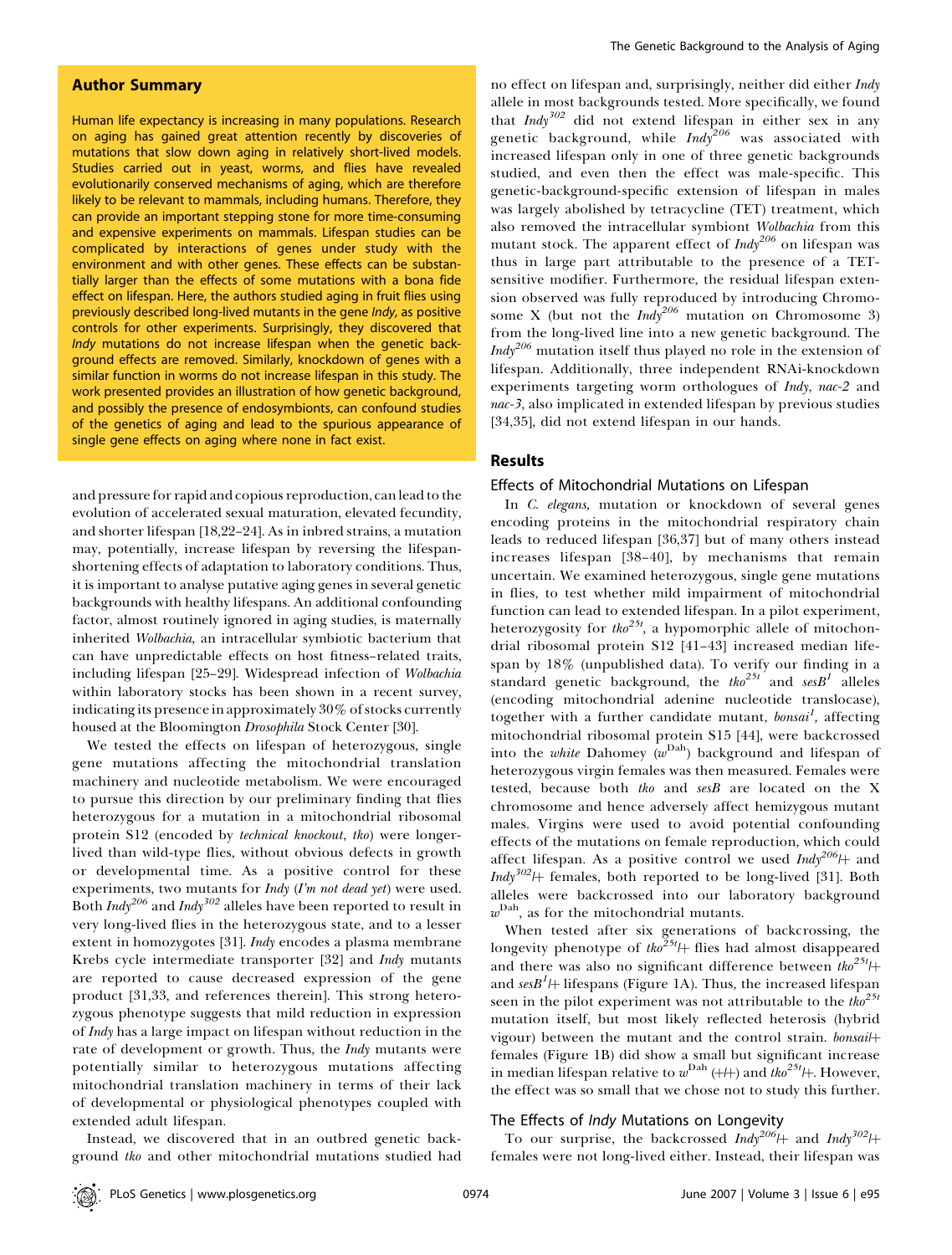

**Figure 1.** Effects on Longevity of tko<sup>25t</sup> and *Indy* Are Abolished by Backcrossing

A) Virgin females backcrossed six times to  $w<sup>Dah</sup>$ . Median lifespans are 59, 59, and 58 d for ses $B^1$ /+, tko<sup>25t</sup>/+, and  $w^{\text{Dah}}$  (+/+) females, respectively. Log-Rank test  $\chi^2$  and p-values: sesB<sup>1</sup>/+ versus +/+ ( $\chi^2$  = 5.59,  $p = 0.0181$ ), tko<sup>25t</sup>/+ versus  $+/+\left(\chi^2 = 1.47, p = 0.2258\right)$ , and sesB<sup>1</sup>/+ versus tko<sup>25t</sup>/+ ( $\chi^2$  = 0.84, p = 0.3583). B) Virgin females backcrossed six times to w<sup>Dah</sup>. Median lifespans are 60, 60, 62, and 58 d for Indy<sup>206</sup>/+, Indy<sup>302</sup>/+, bonsai<sup>1</sup>/+, and w<sup>Dah</sup> (+/+) females, respectively. Log-Rank test  $\chi^2$  and p-values: Indy<sup>206</sup>/+ versus +/+ ( $\chi^2$ 

5.14,  $p = 0.0234$ ), Indy<sup>302</sup>/+ versus +/+ ( $\chi^2$  = 9.50,  $p$  = 0.0021), and bonsai<sup>1</sup>/ + versus  $+/$ + ( $\chi^2$  = 31.86,  $p < 0.0001$ ). doi:10.1371/journal.pgen.0030095.g001

intermediate between  $w^{\text{Dah}}$  and *bonsai*  $\text{[Figure 1B)}.$  We were concerned that long-term maintenance of Indy alleles as homozygotes might have dissipated the phenotype, for example, by selection of suppressor mutations. We also wondered whether the discrepancy between our results and earlier reports might reflect differences in the food conditions, or our use of virgin females in the experiment. Recently, strong condition dependency has been reported for another long-lived mutant, methuselah [45]. We therefore backcrossed our mutant lines further and investigated the effects of Indy<sup>206</sup> and Indy<sup>302</sup> on lifespan in more detail, comparing inbred and outbred laboratory genetic backgrounds. In subsequent experiments, we also included the original lines, which had not been further backcrossed, for comparison. In the following text prefixes CS-,  $w<sup>Dah</sup>$ -, and  $w^{1118}$ - stand for the original Canton S, white Dahomey and  $w^{1118}$  backgrounds, respectively.

The original CS-Indy<sup>206</sup>, CS-Indy<sup>302</sup>, and the control strain CS-1085 (from the same mutagenesis but with the insert located outside the Indy region) were backcrossed for a further 6–10 generations to the outbred  $w^{\text{Dah}}$  stock, ensuring that cytoplasmic constituents, such as mitochondria, were derived from the  $w<sup>Dah</sup>$  strain (see Materials and Methods). These mutations were also backcrossed into an inbred  $w^{1118}$ stock for five generations, to determine the effects of a different, inbred genetic background.

We first performed further tests to try to reproduce the reported lifespan extension in the original, heterozygous CS-

Indy lines [31]. To be as faithful as possible to the original methods [31], we used a similar cornmeal-based food medium and we also housed experimental flies in both mixed-sex and once-mated, single-sex conditions. However, similar to our earlier findings with  $w<sup>Dah</sup>$ -backcrossed virgin females, we did not see lifespan-extension in the original CS-Indy<sup>206</sup>/ $\pm$  and CS- $Indy^{302}$  females (Figure 2A). Although we did see a moderate, 16% increase in the median lifespan of CS-Indy<sup>206</sup>/ $+$  females compared with CS  $(+/+)$ , this was not significantly different to the control strain CS-1085/ $\#$ . Lifespan in CS-Indy<sup>302</sup>/ $\#$  females was not significantly different from that of  $CS$  ( $\mathcal{H}$ ), and these flies were shorter lived than both control CS-1085/+ and CS- $Indy^{206}$  females.

By contrast, we did confirm that CS-Indy<sup>206</sup>/ $+$  males are long-lived, and measured a mean lifespan similar to that observed in [31] (Figure 2B; 14% and 40% increase in the median lifespan of CS-Indy<sup>206</sup>/ $\#$  males relative to CS ( $\#$ ) and CS-1085/ $\leftrightarrow$  males, respectively). The original CS-Indy<sup>302</sup>/ $\leftrightarrow$ males were not long-lived compared with CS (+/+), but showed 21% increase in median lifespan compared with CS-1085/ $\#$  males. It should be noted also that CS ( $+\#$ ) males were  $23\%$  longer lived than CS-1085 $\#$  males, suggesting that these two control lines are not in a comparable genetic background, or that heterozygosity for the 1085 insertion has an adverse effect on male longevity. The latter is unlikely because, after five generations of backcrossing to the inbred  $w^{1118}$  strain, the w<sup>1118</sup>-1085/<sub>†</sub> control males behaved identically to the parental  $w^{IIB}$  ( $\downarrow$ ) line (Figure 2C), median lifespan for both being 55 days. Backcrossed w<sup>1118</sup>-Indy<sup>302</sup>/+ males also behaved as the controls, showing median lifespan of 56 days. The  $w^{1118}$ -Indy<sup>206</sup>/ $\#$  mutant males, however, still showed a small 7% median lifespan-extension compared with both controls, the median being 59 days. The results were similar in both once-mated females kept as single sex and females kept in mixed sex groups with males, although mixed sex conditions drastically reduced lifespans of females, regardless of their genotype (unpublished data). These data show that, on cornmeal-based food, using either mixed or separate sex conditions, only one of the mutant alleles under study resulted in increased lifespan, and only in males.

### The Effects of Indy Mutations on Gene Expression

The lack of phenotype in *Indy* flies was surprising, and we therefore confirmed that the *Indy* mutations were still present in our stocks. The mutations were as published [31] and were identical in the three genetic backgrounds (see Figure S1). We were particularly interested in why, even in the original genetic background, we could confirm the reported lifespan extension in  $Indy^{206}$  males but not in  $Indy^{302}$  males. The effect of the different mutant alleles on Indy expression has not been shown previously, and we therefore examined the consequences of the two mutations for Indy mRNA levels. Based on annotation in FlyBase [46], Indy (annotation symbol CG3979) encodes three putative transcripts (Indy-RA, Indy-RB, and Indy-RC; Figure 3A) that differ only in their 5'-exons. To determine how the *Indy*<sup>206</sup> and *Indy*<sup>302</sup> alleles affect the expression of these alternative Indy transcripts, we performed PCR with splice variant–specific primers and template cDNA obtained from homozygous  $\int n dy^{206}$  and  $\int n dy^{302}$  mutants (Figure 3B). Catalase (Cat) was amplified as a control for cDNA quality, and also to confirm that its expression is not affected in *Indy* mutants (the *Cat* gene is located proximal to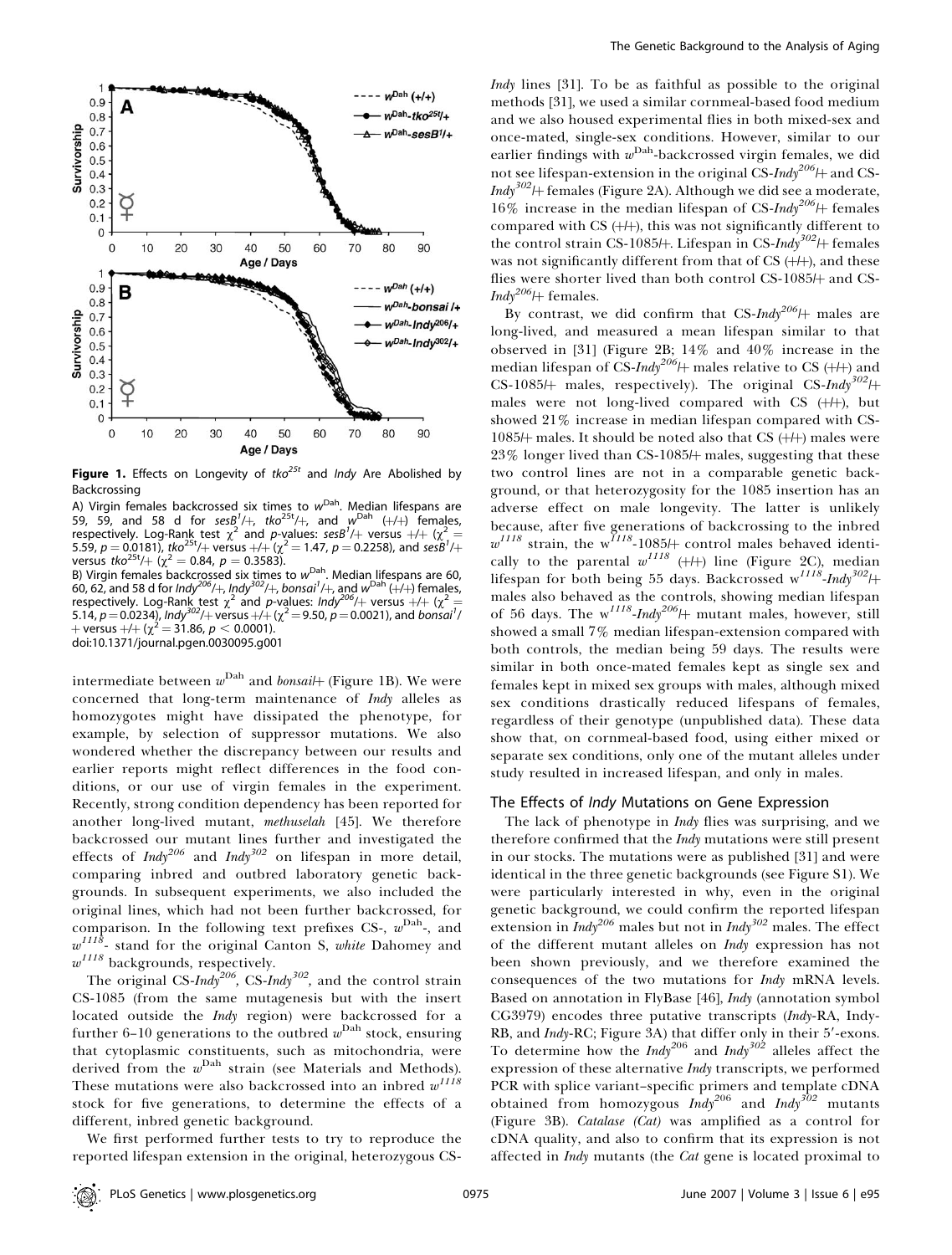

Figure 2. Association of  $Indy^{206}$  Line with Longevity Is Diminished by Moderate Backcrossing.

A) Once-mated original females in corn meal food. Median lifespans are<br>78, 63, 73, and 67 d for CS-*Indy<sup>206</sup>/*+, CS-*Indy<sup>302</sup>/*+, CS-1085/+, and Canton S (+/+) females, respectively. Log-Rank test  $\chi^2$  and p-values: CS-Indy<sup>206</sup>/+ versus +/+ ( $\chi^2$  = 37.64, p < 0.0001), CS-Indy<sup>206</sup>/+ versus CS-1085/+ ( $\chi^2$  = 0.69, p = 0.4065), CS-Indy<sup>302</sup>/+ versus +/+ ( $\chi^2$  = 0.72, p = 0.3951), CS-Indy<sup>302</sup>/+ versus CS-1085/+ ( $\chi^2 = 19.97$ ,  $p < 0.0001$ ), CS-Indy<sup>206/</sup> $+$  versus CS-Indy<sup>302</sup>/ $+$  ( $\chi^2$   $=$  35.59,  $\rho$   $<$  0.0001), and  $+$ / $+$  versus CS- $1085/+\left(\chi^2 = 23.72, p < 0.0001\right).$ 

B) Original males in corn meal food. Median lifespans are 67, 48, 58, and<br>59 d for CS-*Indy<sup>206</sup>/*+, CS-*Indy<sup>302</sup>/*+, CS-1085/+ and Canton S (+/+) males, respectively. Log-Rank test  $\chi^2$  and p-values: CS-Indy<sup>206</sup>/+ versus +/+ ( $\chi^2$  = 54.82,  $p < 0.0001$ ), CS-Indy<sup>206</sup>/+ versus CS-1085/+ ( $\chi^2 = 132.11$ ,  $p <$ 0.0001), CS-Indy<sup>302</sup>/+ versus +/+ ( $\chi^2$  = 0.33, p = 0.5655), CS-Indy<sup>302</sup>/+ versus CS-1085/+ ( $\chi^2$  = 13.33, p = 0.0003), CS-Indy<sup>206</sup>/+ versus CS-Indy<sup>302</sup>/+ ( $\chi^2$  = 60.20,  $p < 0.0001$ ), and  $+/+$  versus CS-1085/ $+$  ( $\chi^2$  = 18.33,  $p < 0.0001$ ). C) Males backcrossed for five generations into  $w^{1118}$  (in cornmeal food). Median lifespans are 59, 56, 55, and 55 d for  $w^{1118}$ -Indy<sup>206</sup>/+,  $w^{1118}$ -Indy<sup>302</sup>/+,  $w^{1118}$ -1085/+, and  $w^{1118}$  (+/+) males, respectively. Log-Rank test  $\chi^2$  and p-values:  $ln dy^{206}/+$  versus  $+/+ (\chi^2 = 24.40, p < 0.0001)$ Indy<sup>206</sup>/+ versus 1085/+ ( $\chi^2$  = 22.30, p < 0.0001), Indy<sup>302</sup>/+ versus +/+ ( $\chi^2$  $= 2.34$ ,  $p = 0.1265$ ), Indy<sup>302</sup>/+ versus 1085/+ ( $\chi^2 = 1.74$ ,  $p = 0.1867$ ), Indy<sup>206</sup>/ $+$  versus Indy<sup>302</sup>/ $+$  ( $\chi^2$  =13.39, p = 0.0003), and +/+ versus 1085/ $+$  $=$  0.00,  $p = 0.9787$ ). doi:10.1371/journal.pgen.0030095.g002

Indy in the third chromosome). In tests of wild-type flies, cDNA for variants RA and RB was seen, but not for variant RC. Long-range PCR using genomic DNA as a template confirmed that this was not due to a problem with the function of the primers (unpublished data). All three variants were absent from the  $\text{Indy}^{206}$  cDNA sample, consistent with

the decreased expression of protein reported in [33]. However, the Indy<sup>302</sup> mutants showed a similar expression pattern to the wild type. Because PCR methods in general are only semi-quantitative, we performed a northern hybridization using RNA samples from homozygous  $\text{Indy}^{206}$  and *Indy*<sup>302</sup> males (Figure 3C). The result confirmed our finding from the PCR assay, namely, that, whereas the  $Indy^{206}$ mutation had a strong effect on gene expression,  $Indy^{302}$ had no detectable effect. A phosphorimager quantification showed that, whereas expression in the  $\text{Indy}^{206}$  lines was less than 10% of the wild-type levels, the expression in  $\text{Indy}^{302}$  was typically 85% to 110% compared to the corresponding wildtype strains (Figure 3D).

# Backcrossing Abolishes Indy<sup>206</sup>-Related Longevity

As shown in Figures 2B and 2C, the increase in lifespan of  $w^{1118}$ -Indy<sup>206</sup>/ $+$  males after five generations of backcrossing was clearly diminished compared with the same mutation in the original genetic background. We therefore investigated whether thorough backcrossing of  $\text{Indy}^{206}$  into the outbred  $w<sup>Dah</sup>$  stock would completely abolish the phenotype. The extent to which lifespan is affected by *Indy* mutations might also depend on food type and we therefore repeated the experiment using sugar-and-yeast-based food (SY).

We first measured lifespan of  $w<sup>Dah</sup>$ -Indy<sup>206</sup>/ $+$  males, backcrossed for eight generations, using SY food (Figure 4A). The backcrossed  $w^{\text{Dah}}$ -Indy<sup>206</sup>/ $+$  males were not long-lived, and behaved as the  $w^{\mathrm{Dah}}$  control (median 55 and 53 days, respectively). As a positive control for the effect of the backcrossing we exposed the original, non-backcrossed mutant lines to the same SY food medium. Again, a robust 48% extension was seen in median lifespan in the original CS-Indy<sup>206</sup>/ $\downarrow$  males compared with CS ( $+\downarrow$ ) control (median lifespan 68 and 46 days, respectively). The mean lifespan of CS-Indy<sup>206</sup>/ $\#$  males was again very similar to the published data (mean 66.4 days compared with 71 days in [31]).

We repeated the experiment after ten generations of backcrossing and tested  $w<sup>Dah</sup>$ -Indy<sup>206</sup> males and females, in homozygous and heterozygous condition (Figures 4B and 4C). No lifespan extension was observed in either genotype, in males (Figure 4B) or in females (Figure 4C). The same experiment was conducted using  $w^{\text{Dah}}$ -Indy<sup>302</sup> with similar results, except that the females homozygous for the  $\text{Indy}^{302}$ insertion were clearly short lived (Figure S2A and S2B). Together, these data confirm that, with SY food as well as with corn meal-based medium (Figure 2B), one may observe the substantial lifespan-extension in the original, non-backcrossed males heterozygous for  $\text{Indy}^{206}$ , but that this increase in lifespan is not present in thoroughly backcrossed males carrying the same mutation.

# TET Treatment Diminishes Indy<sup>206</sup>-Related Longevity

Having established that mutations in Indy alleles are not themselves causal for longevity, we explored alternative explanations for the male-specific longevity observed in the original  $Indy^{206}$  line. Wolbachia, an intracellular symbiont found frequently in *Drosophila* stocks [30], is a maternally derived factor that can potentially modulate longevity. We investigated the Wolbachia status of these lines by PCR detection of the gene for Wolbachia surface protein (wsp) [47,48]. All the original mutant lines, including the Canton S control, were infected by these a-proteobacteria (Figure 5A,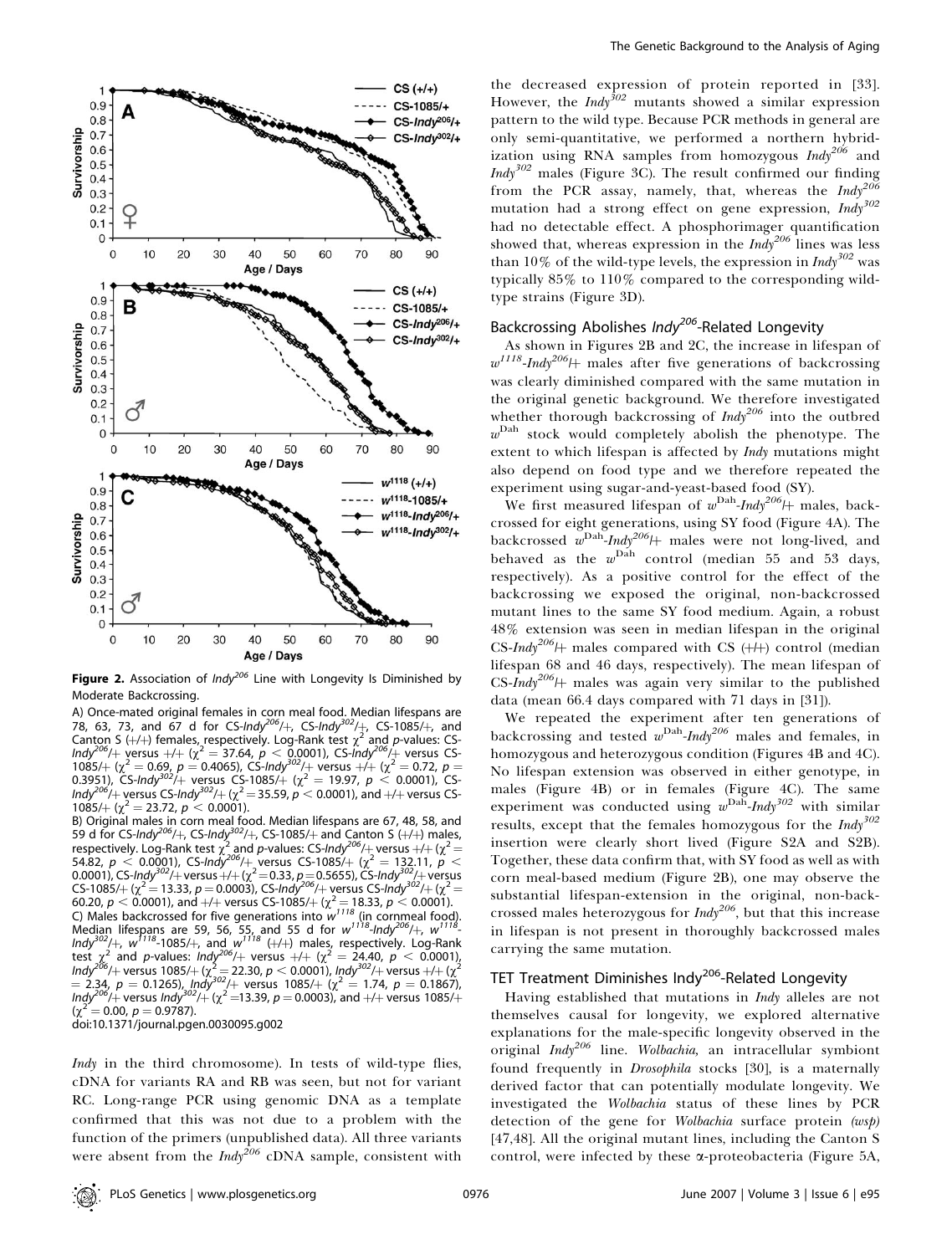

Indy<sup>206</sup> Indy<sup>302</sup>

Figure 3. Alternative Transcripts and Gene Expression in Indy Mutants

A) Indy encodes three putative transcripts (RA, RB, and RC) that differ in their ultimate 5'-exons. The insertion sites and orientations of Indy<sup>206</sup> and Indy<sup>302</sup> are shown (triangles and dashed line). The isoform-specific upstream primers (IndyRA-51, IndyRB-51, and IndyRC-51) and a downstream common region primer (IndyR-31) are indicated as arrows. Common region probe used for northern analysis (C) is indicated as grey box. B) cDNAs from the homozygous *Indy* mutants and CS  $(+/+)$  control analyzed by isoform-specific PCR. Expression of all isoforms was abolished by *Indy*<sup>206</sup> mutation. Indy<sup>302</sup> line expressed both isoforms present in the wild-type cDNA. There was no evidence for isoform RC whereas the control (Catalase) could be amplified from all cDNA samples.

C) Expression analysis of *Indy* mutants in different genetic backgrounds. Northern hybridization from wild type (+/+), Indy<sup>206</sup>, and Indy<sup>302</sup> homozygotes in CS, w<sup>Dah</sup>, and w<sup>1118</sup> genetic background. The two last lanes show CS (+/+) compared to intermediate Indy<sup>206</sup>/+ heterozygous expression. Ribosomal protein rp49 hybridization is shown for loading.

D) Phosphorimager quantification of the northern data. The graph shows mean (and standard error) of two separate hybridizations normalized by rp49<br>and is shown as relative <sup>32</sup>P-stimulated luminescence compared with CS, w<sup></sup> doi:10.1371/journal.pgen.0030095.g003

upper left panel). We also analysed the mutants (and wildtype controls) in the two other genetic backgrounds used, and found no signs of infection in either the  $w^{\mathrm{Dah}}$  (Figure 5A) or  $\boldsymbol{w}^{I I I 8}$  (unpublished data) backgrounds.

To test the possibility that the longevity phenotype in the original CS-Indy<sup>206</sup> heterozygotes was Wolbachia dependent, we used TET treatment, which removes Wolbachia infection. Canton S and CS-Indy<sup>206</sup> lines were cured by adding 25 µg/ml TET to the food medium for three generations. Wolbachianegative  $w^{\text{Dah}}$  and  $w^{\text{Dah}}$ -*Indy*<sup>206</sup> lines were also treated with TET to provide drug treatment controls. After treatment, the fly stocks were cultured for several generations in TET-free medium, and the removal of Wolbachia from treated lines was confirmed by PCR (Figure 5A, upper right panel). When both parents were TET treated, the resulting  $CS\text{-}Indy^{206}$  male progeny showed only a small increase in lifespan relative to Canton S control flies, (Figure 5B, median lifespan 50 days and 46 days, respectively), although this increase was statistically significant. Treatment of one or the other parent only resulted in intermediate lifespans compared with the situation where both parents were nontreated or treated (Figure 5B, open triangles and open circles). Canton S controls were not affected by the treatment (Figure 5C, all median lifespans between 46 and 48 days), implying that there was no adverse effect of treatment on other aspects of metabolism in these flies, such as mitochondrial function. It also showed that Wolbachia removal per se does not affect lifespan of Canton S flies. We performed similar crosses using treated and nontreated  $\text{Indy}^{\hat{2}06}$  mutants in the  $w^{\text{Dah}}$  back-

ground (Figure 5D) and did not in general see a significant effect of TET treatment, median lifespan being between 55 and 60 days for all groups. We conclude that at least part of the lifespan extension observed in original  $\text{Indy}^{206}$  males is the result of a TET-sensitive modifier, possibly Wolbachia. However, because a small effect was seen also when only fathers were treated, we cannot exclude a possibility of another bacterial associate.

# X-Chromosomal Modifier of Longevity in CS-Indy<sup>206</sup> Line

Although the long lifespan of  $CS$ -*Indy*<sup>206</sup> males was largely dissipated by TET treatment, it did not completely abolish the phenotype (Figure 5B). We therefore determined the source of this residual effect. Logical possibilities included the mitochondria, and the X chromosome, which in males is maternally derived. We therefore transferred either cytoplasmic constituents or the X chromosome from the long-lived  $\text{CS-}$ *Indy*<sup>206</sup> strain to the otherwise w<sup>Dah</sup> genetic background (details in Protocol S1). We took particular care that chromosomes in which recombination between the Canton S and the  $w<sup>Dah</sup>$  chromosomes had potentially occurred were eliminated during the procedure. Importantly, these lines were now wild type with respect to the *Indy* locus. Transfer of cytoplasmic constituents from the long-lived CS- $Indy^{206}$  to the otherwise  $w^{\mathrm{Dah}}$  background did not affect longevity (Figure 6, solid line). By contrast, transfer of X chromosome alone from the long-lived CS-Indy<sup>206</sup> was enough to extend lifespan of the males in an otherwise  $w<sup>Dah</sup>$  genetic background to match that of the long-lived CS-Indy<sup>206</sup> males (Figure 6, open and black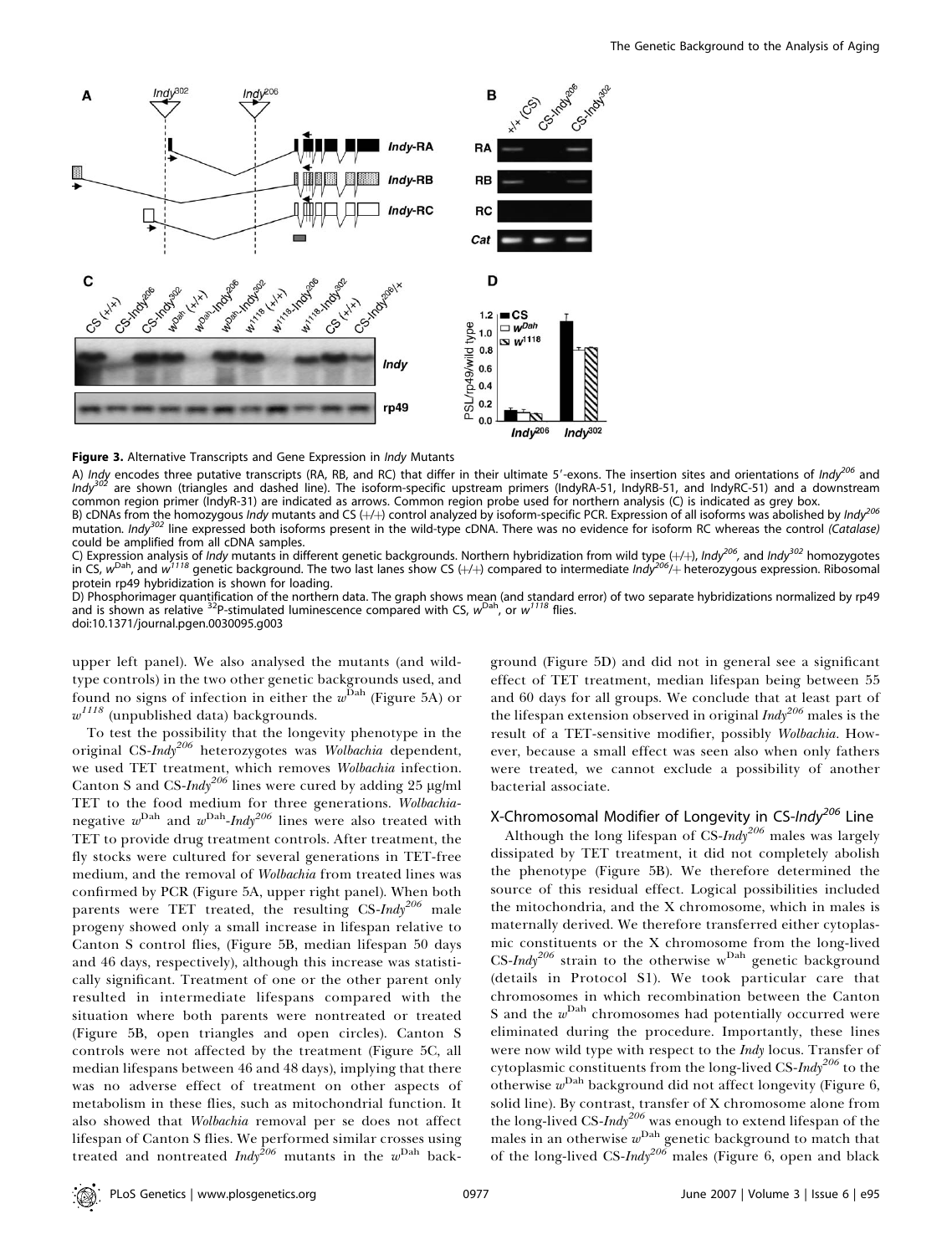

Figure 4. Successive Backcrossing Abolishes Indy<sup>206</sup>-Associated Longevity A) Survival of the original versus  $w<sup>Dah</sup>$ -backcrossed ( $\times$ 8) males on SY food. The data are male progeny derived from crosses between  $\text{Indy}^{206}$ (or +/+) homozygote mothers and +/+ males. Median lifespan is 68<br>and 46 d for CS-*Indy<sup>206</sup>/*+ and CS (+/+) males, respe<u>c</u>tively (Log rank test  $\chi$ 2 = 131.17, p < 0.0001), and 55 and 53 d for w<sup>Dah</sup>-Indy<sup>206</sup>/<sub>+</sub> and  $w^{\text{Dah}^{\prime\prime}}(+/+)$  males, respectively (Log rank test  $\chi 2 = 0.06$ ,  $p = 0.8009$ ). B) Survival of the  $w^{\text{Dah}}$ -backcrossed ( $\times$ 10) males on SY food. The flies are all progeny from crosses between w<sup>Dah</sup>-Indy<sup>206</sup>/+ females and w<sup>Dah</sup>- $\frac{1}{4}$  males. Median lifespans are 48, 48, and 50 d for homozygous, heterozygous and  $+/+$  males, respectively. Log-Rank test  $\chi^2$  and p-values:  $w^{\text{Dah}}$ -Indy<sup>206</sup>/ $+$  versus  $w^{\text{Dah}}$ -Indy<sup>206</sup>/ Indy<sup>206</sup> ( $\chi^2 = 1.34$ ,  $p = 0.2467$ ),  $w^{\text{Dah}}$ Indy<sup>206</sup>/+ versus +/+ ( $\chi^2$  = 2.08, p = 0.1493), and w<sup>Dah</sup>-Indy<sup>206</sup>/ Indy<sup>206</sup> versus  $+/+(x^2 = 7.37, p = 0.0066)$ .

C) Survival of  $w^{\text{Dah}}$ -backcrossed ( $\times$ 10) females on SY food. The flies are all progeny from the same crosses as males in Figure 3B. Median lifespans are 54, 54 and 54 d for homozygous, heterozygous and +/+ females,<br>respectively. Log-Rank test  $\chi^2$  and p-values: w<sup>Dah</sup>-Indy<sup>206</sup>/+ versus w<sup>Dah</sup>- $\frac{1}{2}$  Indy<sup>206</sup> ( $\chi^2 = 1.37$ ,  $p = 0.2423$ ),  $w^{\text{Dah}}$ -Indy<sup>206</sup>/+ versus +/+ ( $\chi^2 = 1.37$ 0.63,  $p = 0.4272$ ), and  $w^{\text{Dah}}$ -Indy<sup>206</sup>/ Indy<sup>206</sup> versus  $+/+$  ( $\chi^2 = 0.00$ ,  $p = 0.00$ 0.9980).

doi:10.1371/journal.pgen.0030095.g004

diamonds, respectively). This finding demonstrates that the  $\textit{Indy}^{206}$  mutation itself did not produce the lifespan extension associated with the nuclear genotype of the original CS- $\textit{Indy}^{206}$  line. The lifespan extension was due to a combination of a TET-responsive factor together with an X-chromosomal modifier of lifespan in the stock.

#### Indy Homologs and Aging in C. elegans

In the nematode C. elegans, there are three proteins with homology to Drosophila INDY. These are NAC-1 (F31F6.6, previously known as ceNAC-1 and ceNaDC1), NAC-2 (R107.1,



Figure 5. Tetracycline Treatment Greatly Modulates Indy<sup>206</sup>-Related **Longevity** 

Crosses conducted to obtain male progeny for lifespan experiments are shown next to the symbol keys (mothers left, fathers right). All lifespan experiments were carried out on SY food.

A) Detection of Wolbachia infection by PCR using primers specific to Wolbachia surface protein (wsp, upper panels). dFOXO was amplified as a control for DNA quality (lower panels). The original Canton S background is infected with Wolbachia and this infection is absent in  $W<sup>Dah</sup>$ background (upper left panel). TET treatment removed Wolbachia from infected lines (upper right panel).

B) TET treatment of parents drastically shortens lifespan of long-lived CS-Indy<sup>206</sup>/ $+$  males. All experimental flies are heterozygous for Indy except the CS control. Treatment father or mother alone had an equal effect on lifespan of the progeny (Log-Rank test  $\chi^2 = 0.31$ ,  $p = 0.5794$ ). When both parents were treated, the CS-Indy<sup>206</sup>/ $+$  progeny was slightly but significantly different from the Canton S control (Log-Rank test  $\chi^2$  = 6.86,  $p = 0.0088$ ). All other conditions were significantly different from each other (Log-Rank test,  $p < 0.0001$ ).

C) TET treatment of parents has no effect on lifespan of Canton S control males. All experimental males are wild type (CS). There are no statistical differences among any conditions (Log-Rank test,  $p > 0.065$ ).

D) Crosses similar to those in (B) were conducted using  $w<sup>Dah</sup>$ -Indy<sup>206</sup> flies. No significant differences were found (Log-Rank test,  $p > 0.145$ ), except when progeny of nontreated parents were compared with progeny of parents where fathers were TET treated (Log-Rank test  $\gamma^2 = 4.13$ ,  $p =$ 0.0422).

fem, females.

doi:10.1371/journal.pgen.0030095.g005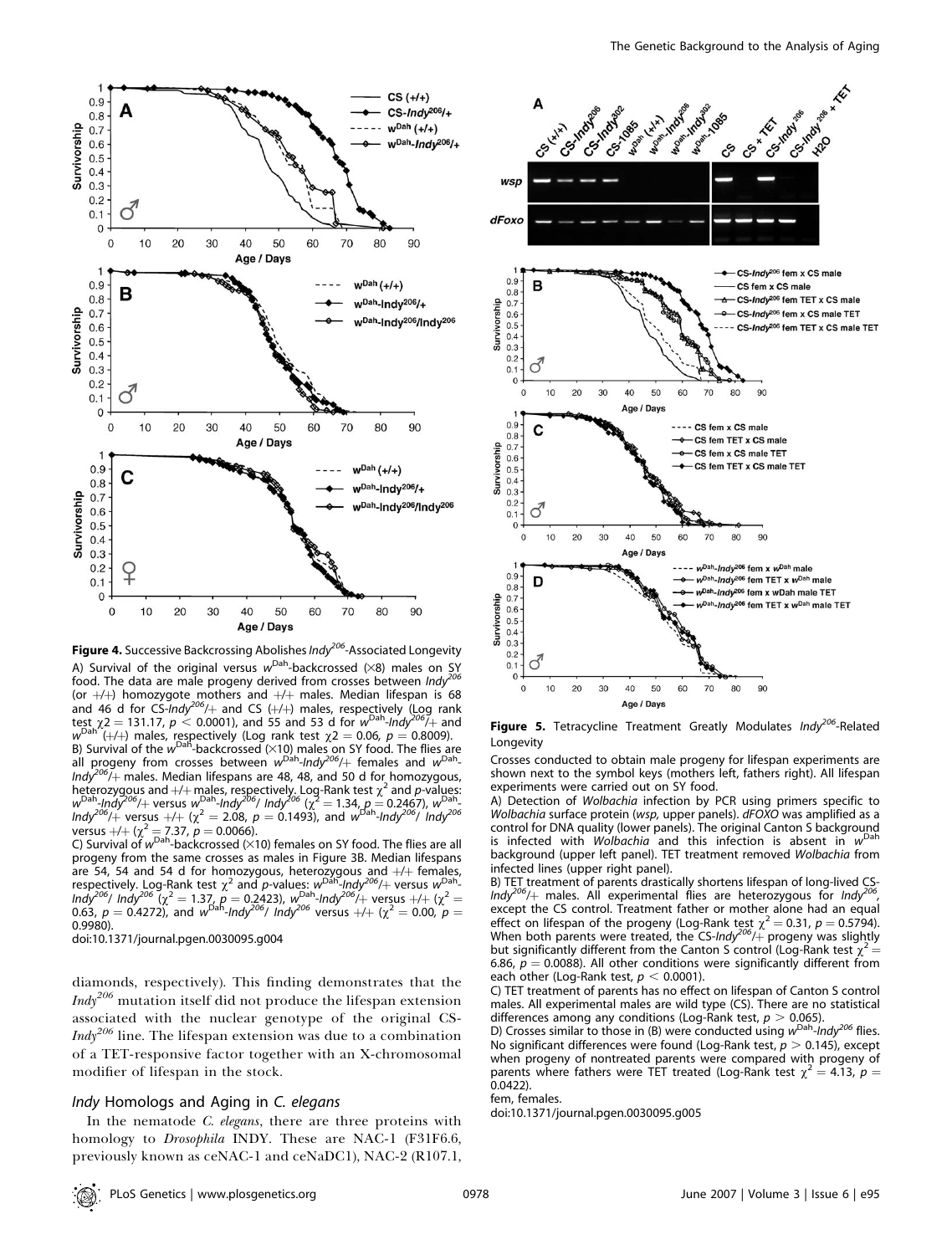

Figure 6. Modifier(s) in the Chromosome X of the CS-  $Indy^{206}$  Mutant Underlies Its Longevity.

Lifespan of Canton S (+/+) and long-lived CS- *Indy<sup>206</sup> males was analyzed* on SY food in parallel with lines that no longer contain Indy<sup>206</sup> mutation, but still retain Chromosome X or cytoplasmic constituents, including<br>mitochondria and *Wolbachia,* from the CS- Indy<sup>206</sup> strain. The strain that only retains cytoplasm from CS- Indy<sup>206</sup> (and all nuclear chromosomes from  $w<sup>Dah</sup>$ ) shows similar lifespan compared with Canton S control (for both, median lifespan 53 d, Log-Rank test  $\chi^2 = 2.80$ ,  $p = 0.0943$ ). The strain that retains the Chromosome X from CS- Indy<sup>206</sup> (and all other chromosomes plus cytoplasm from w<sup>Dah</sup>) shows similar lifespan compared with long-lived CS-  $Indy^{206}$  (for both, median lifespan 64 d, Log-Rank test  $\chi^2$  = 3.76, p = 0.0525). All other comparisons between the strains are significant ( $p < 0.0001$ ). doi:10.1371/journal.pgen.0030095.g006

previously known as ceNAC-2 and ceNaDC3), and NAC-3 (K08E5.2, previously known as ceNAC-3 and ceNaDC2) [34,35]. Previously, the reported influence of  $Indy$  on lifespan in Drosophila [31] motivated tests for similar effects on lifespan of nac-1, -2, and -3 on lifespan in C. elegans. RNAmediated interference (RNAi) knockdown of nac-2 [35] and nac-3 [34] were reported to extend mean lifespan by 19% and 15%, respectively.

Our negative results regarding the influence of Indy on

Drosophila lifespan motivated us to verify the effects of RNAi knockdown of nac-2 and nac-3 on C. elegans lifespan, employing the previously used nac-2 and nac-3 RNAi feeding plasmids, kindly provided by Dr You-Yun Fei. Using experimental conditions similar, but not identical, to those in the previous studies (see Materials and Methods) we saw no effect of nac-2 or nac-3 RNAi on lifespan in two separate experiments (Figure 7A and 7B). These results could imply that any effects on lifespan of RNAi knockdown of nac-2 and nac-3 are sensitive to small differences in experimental conditions. Therefore, we repeated the experiment a third time using conditions more closely replicating the original studies by Fei et al. [34,35], in that RNAi feeding bacteria were preinduced using IPTG before being added to IPTGcontaining agar plates. Again, no increases in lifespan were seen (Figure 7C). We verified the efficiency of the RNAi procedure in three ways. First, we used semi-quantitative RT-PCR to check that nac-2 and nac-3 mRNA levels were reduced, and they were (Figure 7D). Second, we performed positive control tests in each trial using *daf-2* RNAi. This resulted in a large increase in lifespan in all repeats of the experiment, demonstrating that our RNAi methodology was working normally (Figure 7A–C). Third, we verified by DNA sequencing the identity of the inserts in the nac-2 and nac-3 feeding vectors (unpublished data). The results of the three lifespan experiments are summarized in Table 1.

# **Discussion**

The original aim of this study was to establish whether mild mitochondrial defects could extend lifespan in flies, as they do in worms. Here, our findings were inconclusive. As in worms, increases in lifespan resulting from mitochondrial



Figure 7. Effects on Lifespan in C. elegans of RNAi of nac-2, nac-3, and daf-2 (22 °C) Lifespan analysis of the mutants subjected to bacteria-mediated RNAi in nonpreinduced and preinduced conditions (see text for details). N2 (wild-type) worms fed with L440 plasmid was used as a vector control. Three independent replicates of the experiments are shown. Log-Rank test  $\chi^2$  and p-values:

A) L4440 versus nac-2 ( $\chi^2=1.82$ ,  $p=0.1772$ ), L4440 versus nac-3 ( $\chi^2=4.01$ ,  $p=0.0452$ ), and L4440 versus daf-2 ( $\chi^2=137.99$ ,  $p< 0.0001$ ).

B) L4440 versus nac-2  $\langle \chi^2 = 1.02, p = 0.8923 \rangle$ , L4440 versus nac-3  $\langle \chi^2 = 0.52, p = 0.4727 \rangle$ , and L4440 versus daf-2  $\langle \chi^2 = 39.11, p < 0.0001 \rangle$ .

C) L4440 versus nac-2  $(\chi^2=3.82,~p=0.0507)$ , L4440 versus nac-3  $(\chi^2=5.09,~p=0.024)$ , and L4440 versus daf-2  $(\chi^2=65.76,~p<0.0001)$ .

D) The efficiency of the RNAi of nac-2 and nac-3 by the two methods of induction used for lifespan experiments (RT-PCR). On average, nac-2 was decreased by 85% with nonpreinduced method (npi) or by 62% with preinduced method. Nac-3 was decreased by 71% nonpreinduced or 30% preinduced. Each bar represents average (and standard error) from two measurements from independent RNA extractions. npi, nonpreinduced; pi, preinduced.

doi:10.1371/journal.pgen.0030095.g007

PLoS Genetics | www.plosgenetics.org | November 2007 | Volume 3 | Issue 6 | e95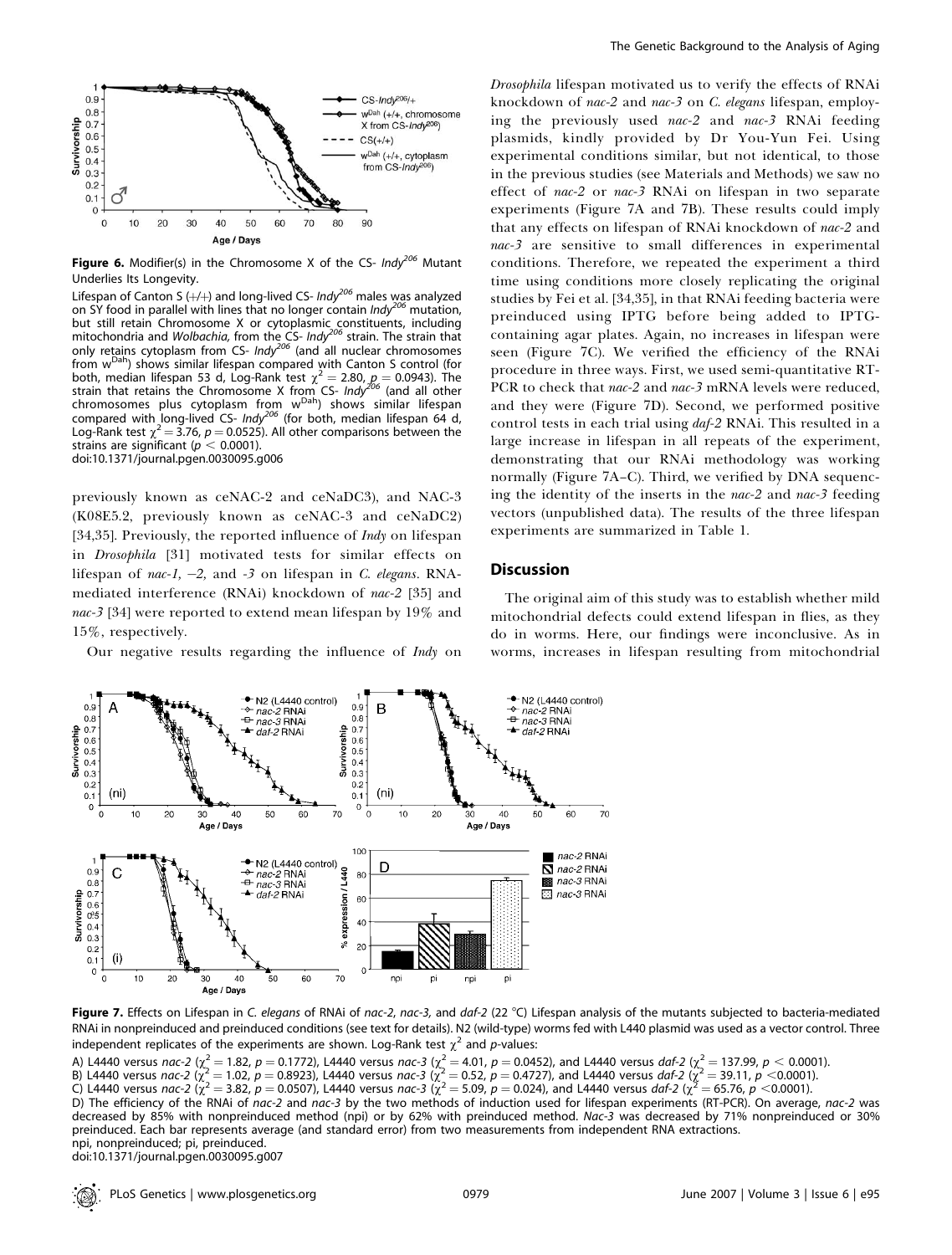| Line        | 7Α             |     | <b>7B</b>      |    | 7C             |    |
|-------------|----------------|-----|----------------|----|----------------|----|
|             | Mean $\pm$ sem | n   | Mean $\pm$ sem | n  | Mean $\pm$ sem | n  |
| $+$ (L4440) | $25.0 \pm 0.4$ | 110 | $23.9 \pm 0.3$ | 69 | $22.4 \pm 0.4$ | 52 |
|             |                |     |                |    |                |    |
| nac-3 RNAi  | $25.9 \pm 0.5$ | 123 | $23.5 \pm 0.3$ | 63 | $21.2 \pm 0.3$ | 56 |
| nac-2 RNAi  | $23.8 \pm 0.5$ | 100 | $23.9 \pm 0.2$ | 99 | $21.4 \pm 0.3$ | 64 |
| daf-2 RNAi  | $41.9 \pm 1.3$ | 92  | $37.1 \pm 1.2$ | 71 | $34.7 \pm 1.3$ | 43 |

# Table 1. Summary of the C. elegans Lifespan Experiments

Mean survival day and number of animals used in experiments for Figures 7A, 7B and 7C are shown. Abbreviations: n, number of worms used; sem, standard error of mean. doi:10.1371/journal.pgen.0030095.t001

defects might depend largely on the level of electron transport chain inhibition. Alternative approaches to analyse mitochondrial mutations, such as RNAi inhibition of the mitochondrial translation machinery, would be a good way to explore this possibility. For practical reasons we worked with virgin females, and cannot exclude the possibility that virginity could have affected the outcome of our studies. Work with these mutants provides an illustration of how genetic background can be a major determinant of longevity associated with single gene mutations. However, our major and unexpected finding was that the Indy mutations, which we had intended to use as positive controls, do not increase lifespan. Instead, treatment with TET abolished much of the original lifespan extension associated with the CS- $\textit{Indy}^{206}$  line and substantial lifespan extension was brought about by transfer of X chromosome from the original CS-Indy<sup>206</sup> line to a novel genetic background.

# Reduced Indy Expression Does Not Confer Longevity

We have shown that two *Indy* mutations,  $\text{Indy}^{206}$  and  $\text{Indy}^{302}$ , previously reported to extend lifespan to a similar extent, do not decrease expression of Indy mRNA to the same extent, and that  $\text{Indy}^{302}$  does not decrease it at all (Figure 3). In all three genetic backgrounds tested, the expression of all *Indy* transcripts was severely affected in the  $\textit{Indy}^{206}$ , but not in the  $\textit{Indy}^{302}$  mutant. A decrease in transcript levels was reported in both  $Indy^{206}$  and  $Indy^{302}$  mutants ([33] referred therein as unpublished data). Our stocks were verified to be authentic by two independent methods (see Figure S1) and, therefore, we are unable to explain the discrepancy in the results. The data also suggest that only two of the three transcript variants annotated in FlyBase [46] are expressed in adult flies. However, we cannot exclude the possibility of tissue-specific or conditional regulation for the third alternative transcript. When the expression data and lifespan experiments are taken together, inhibition of Indy transcription lacks correlation with lifespan extension.

# Indy Mutants Are Not Consistently Long Lived

Small, absent, or inconsistent effects of *Indy* alleles on lifespan were reported earlier. When freshly isogenised mutants were tested, only a small lifespan extension was observed in heterozygous Indy females in short-lived lines with a genetic background expressing a lethal toxin coupled to an age-dependent molecular biomarker [49].  $\emph{Indy}^{206}$  and  $\emph{Indy}^{302}$ insertions that contain a lacZ reporter gene were used as markers to study temporal patterns of gene expression, and their lifespan was reported to be similar to the controls [50,51].

A recent study by Khazaeli et al. [52] could not confirm longevity in males homozygous for  $Indy^{206}$  and  $Indy^{302}$ mutations, although even the homozygous Indy mutants were reported to outlive the controls by  $10\% - 20\%$  [31]. Agingrelated decline in performance, measured as negative geotaxis, progressed much more rapidly in Indy mutants when compared with  $chico<sup>I</sup>$ , a long-lived mutant of the insulin/IGF-like signalling pathway [53]. When measured as absolute rate of functional decline,  $\textit{Indy}^{206}$  mutants were not statistically different from wild-type controls [54]. Unlike many other single gene mutations found to extend lifespan, longevity of Indy mutants has not been studied in multiple genetic backgrounds before and, even in the original backgrounds, the published results proved difficult to repeat in another laboratory [52].

The lack of longevity that we observed in flies carrying *Indy* mutations was unexpected, because lifespan extensions of 40%–80% were reported in three genetic backgrounds in addition to Canton S [31]. It is not clear, however, whether these findings are derived from thoroughly backcrossed flies or whether F1 hybrids were studied. Based on our results, it seems likely that heterosis between the experimental strains and modifier loci elsewhere in the genome (such as the one described here) account for the lifespan extension seen. The fact that excision of the P-elements from the Indy locus apparently rescued longevity [31] might in fact reflect segregation of undefined lifespan-extending modifier(s) in the mutant genetic background, or perhaps loss of Wolbachia. Unfortunately the original P-element excision lines are not available for further analysis. Genetic bottlenecks that accompany P-element excisions, or isogenization procedures that result in the introduction of extraneous genetic material, could result in alterations in lifespan. As reported here, the original data on Indy-related longevity can be explained by lifespan-modifying elements that are unconnected to the Indy mutations themselves. Our results imply that a large part of the lifespan-extending effect is due to an X-chromosomal modifier(s). The fact that longevity determinant(s) transferred with the X chromosome can increase lifespan in an otherwise  $w<sup>Dah</sup>$  genetic background also implies that lack of longevity is not due to ''insensitivity'' of this background to the levels of Indy, which could potentially result from strain-specific polymorphisms. We have clearly established that  $w<sup>Dah</sup>$  can exhibit similar longevity compared with the original mutant line (see Figure 6), provided that right modifiers are present.

#### Genetic Background and Nucleo–Cytoplasmic Interactions

Variation in the nuclear background can strongly influence the extent of longevity resulting from single gene interven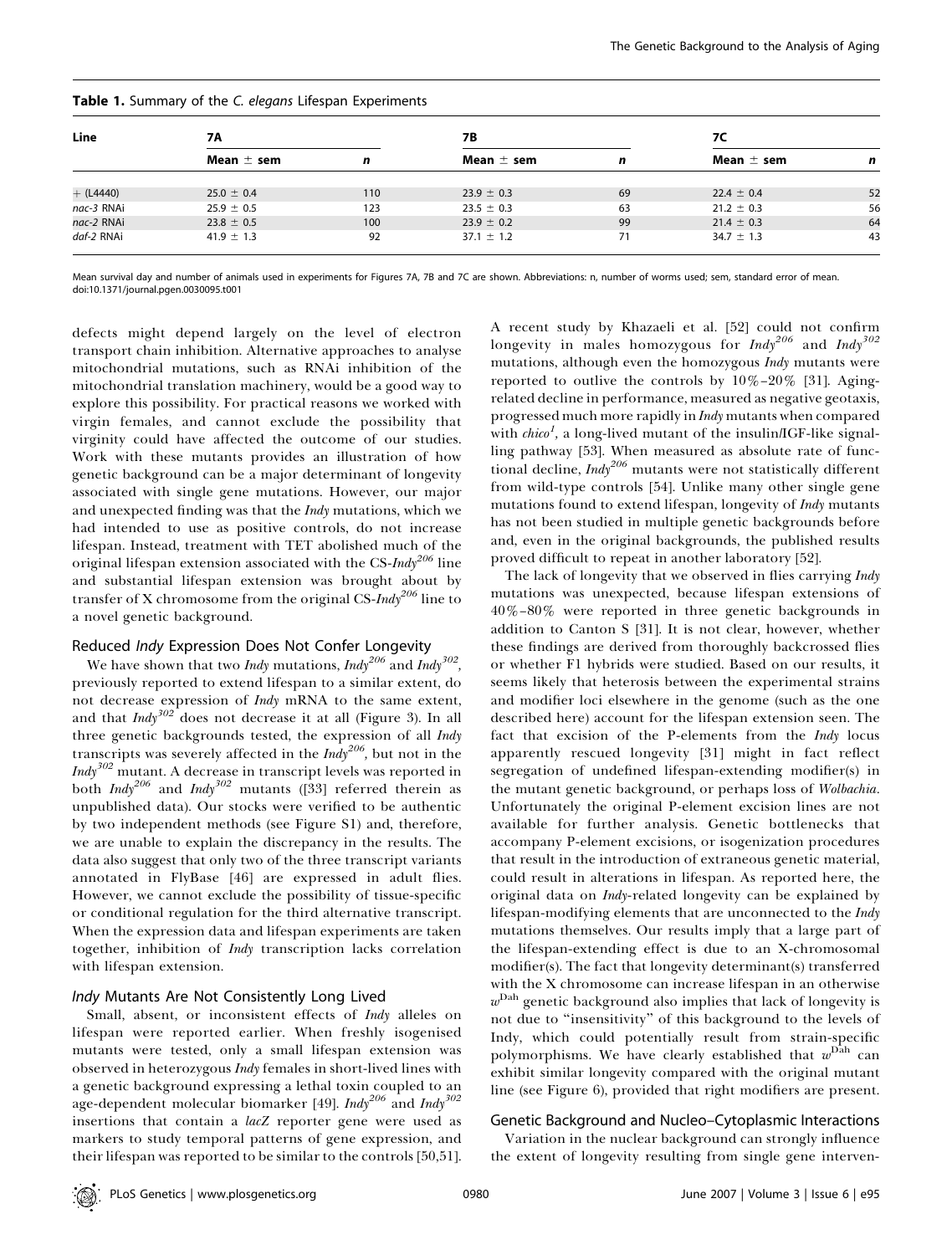tions, the best studied examples being manipulations of Cu/ Zn-superoxide dismutase expression in adult flies [19,20]. These studies provided evidence that the impact of Cu/Znsuperoxide dismutase overexpression on longevity is generally stronger in short-lived laboratory lines, and that alleles at other loci interact epistatically with the Cu/Zn-superoxide dismutase transgene to modify its ability to extend longevity.

Any particular genetic background is not only defined by its nuclear genome, but also contains a maternally inherited cytoplasmic genome, the mitochondrial DNA. Experiments that combined mitochondrial and nuclear genomes of separate origin have shown that substantial variation in longevity can be attributable to nuclear–mitochondrial interactions [55]. The cytoplasmic endosymbiont Wolbachia, like other bacteria, is sensitive to the TET class of antibiotics, and the presence or absence of Wolbachia can contribute substantially to variation in longevity [28]. However, as mentioned above, not all Wolbachia-positive lines show altered longevity in response to TET treatment ([26,28], see also Figure 5C). We have shown here a decrease in lifespan by TET treatment. This effect was specific for the original long-lived  $CS$ -Indy<sup>206</sup> line and hence, in this line, the presence of Wolbachia was positively associated with longevity. Transfer of cytoplasmic constituents (including mitochondria and Wolbachia) to another genetic background, however, did not result in extended lifespan (Figure 6). Similarly, TET treatment of fathers also had a significant effect on lifespan of the male progeny. This implies that the effect of Wolbachia is dependent on, and interacts with, other factors in the host genome. We cannot exclude the possibility that the phenotype is dependent on some other bacterial associate in the CS- $\emph{Indy}^{206}$ line, which would be similarly eliminated by the drug treatment. However, the fact that Wolbachia frequently infects tissues implicated in determination of longevity, such as nerves, fat body, and the ovary [30], is a confounding factor in the genetic analysis of longevity, and deserves more attention in the experimental design.

### Indy and Diet

Variation in environmental conditions in which lifespan experiments are conducted can result in problems with reproducibility of published data from different laboratories. For example, differences in mating status due to different housing conditions (mixed sex or single sex) can strongly affect lifespan. One major source of variation that could be especially important with respect to Indy is diet, given the role of this gene in nutrient transport. We reproduced, in two very different food types, a robust lifespan extension for the original Indy<sup>206</sup> line that had not been further backcrossed. This implies that the effects on lifespan in this line are not highly condition dependent with respect to food type. The best-studied environmental intervention that leads to extended lifespan is dietary restriction (reviewed in [56,57]). Mutations reducing the levels of Indy have been suggested to alter the metabolism of the fly in a way that favours lifespan extension, possibly by inducing a state similar to dietary restriction [31,33,34]. To date, however, no reports have addressed the question of how Indy mutations affect survival when dietary conditions are altered. It is also not clear whether long-lived Indy mutants impinge upon any downstream effects on other molecules possibly involved in the dietary restriction pathway, such as Sir2 or Rpd3 [58,59]. In

our hands, the lifespan of backcrossed Indy mutants proved to be the same as wild type over a wide range of food dilutions (PM, unpublished data), implying that Indy plays no role in the response to dietary restriction in Drosophila.

# Indy Homologs and Lifespan in C. elegans

In C. elegans, three gene products showing significant amino-acid sequence homology with Drosophila INDY can be found. RNAi knockdown of two of these genes, nac-2 [35] and nac-3 [34], has been reported to result in moderate increases in lifespan. By contrast, we saw no effects of RNAi of nac-2 or nac-3 RNAi on lifespan, using similar conditions. This could reflect small differences in the RNAi conditions used: for some genes, the effects of RNAi on lifespan are sensitive to small differences in conditions. In this context, it is worth noting that we did not see a marked decrease in body size in animals subjected to nac-2 RNAi, in contrast to an earlier study [35]. This suggests that RNAi conditions might have been milder in our study, although it is worth emphasizing that daf-2 RNAi increased lifespan to a degree that is comparable to other studies. We also showed that the conditions that we used were sufficient to substantially reduce nac-2 and nac-3 mRNA levels. The basis of the apparent condition dependency of effects of nac-2 and nac-3 RNAi C. elegans lifespan will require further elucidation.

#### Conclusions

Studies of the genetics of aging in Drosophila are highly vulnerable to confounding effects, especially due to heterogeneity between mutant and control populations. Here, we have shown a case in point, based on the analysis of our own initially promising results together with a prominent case from the literature. The data presented here show that mutations in the *Indy* gene do not extend lifespan, and highlight the importance of carefully controlling genetic background in studies of longevity. Standardisation of genetic background can be achieved by successive backcrossing of a putative aging gene, preferably into several healthy, outbred genetic backgrounds with relatively longlived wild types. The backcrossing must be conducted in a way that ensures passage of cytoplasmic factors to the progeny, and checks should be made for the presence of intracellular endosymbionts such as Wolbachia.

# Materials and Methods

Fly stocks and husbandry.  $the^{25t}$  and  $seB<sup>1</sup>$  mutant flies were supplied by K. M. C. O'Dell and C.-F. Wu.  $bonsai<sup>1</sup>$  stock was a kind gift from Mireille Galloni. The wild-type stock Dahomey was collected in 1970 in Dahomey (now Benin) and has since been maintained in large population cages with overlapping generations on a 12L:12D cycle at 25 8C. This method of husbandry maintains lifespan and fecundity at levels similar to freshly caught stocks [24]. The white Dahomey (w<sup>Dah</sup>) stock was derived by incorporation of  $w^{1118}$  deletion into the outbred Dahomey background by successive backcrossing. The inbred  $w$ <sup>1</sup> background, obtained from the Drosophila Stock Center (http:// flystocks.bio.indiana.edu), was used in some experiments in parallel with  $w<sup>Dah</sup>$ . Indy mutant alleles are originally derived from the same mutagenesis, where an effort was made to standardise the genetic<br>background to that of Canton S containing the  $w^{III8}$  deletion [31,60]. The original materials  $(Indy^{206}$  and  $Indy^{302}$  and the control line 1085) were provided by Stephen Helfand to the Institute of Medical Technology in Finland in May 2002, where they were backcrossed for further studies. To backcross these mutants into other genetic<br>backgrounds, females from  $w^{\text{Dah}}$  or  $w^{II18}$  stocks were first mated with Indy<sup>206</sup>, Indy<sup>302</sup>, or 1085 males, to ensure the transfer of cytoplasmic constituents from  $w^{\mathrm{Dah}}$  or  $w^{1118}$  to the progeny. Heterozygous mutant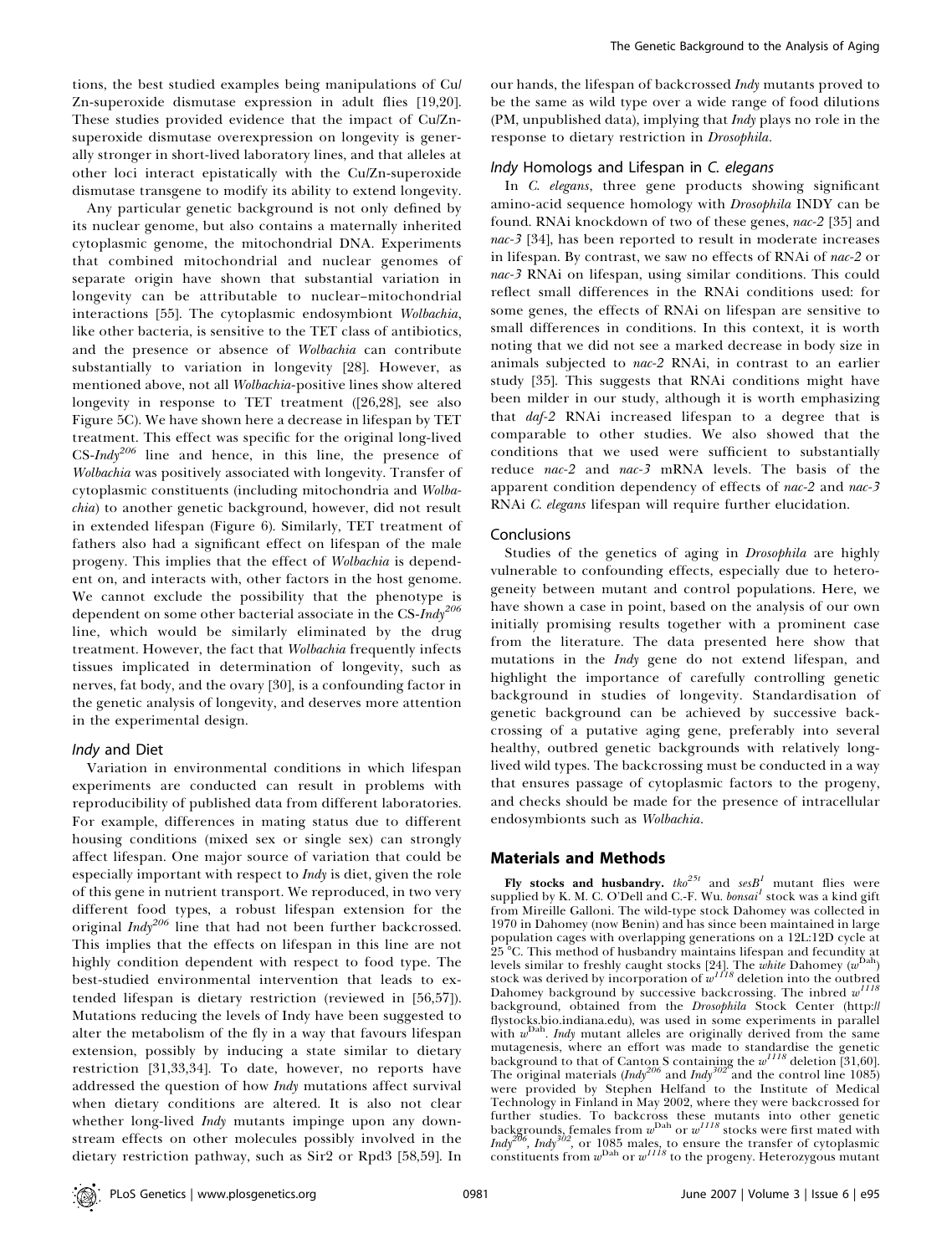females were then backcrossed to males with these genetic back-<br>grounds five  $(w^{III8})$  or ten  $(w^{\text{Dah}})$  times. The original and backcrossed stocks were maintained in large numbers in culture bottles at  $18 \degree C$ on a 12L:12D cycle. Ingredients of different food media are described in Protocol S1.

Drosophila lifespan experiments. Unless otherwise stated, to obtain heterozygous experimental flies, homozygous mutant fe-<br>males were crossed to corresponding wild-type (Canton S,  $w^{\mathrm{Dah}}$ , or  $w^{1118}$ ) males. In one experiment (data in Figure 4B and 4C), heterozygous mutants thoroughly backcrossed to  $w^{\text{Dah}}$  were mated to each other, and wild-type, heterozygous mutant, and homozygous mutant progeny were collected from the same bottles based on intensity of the transgenic eye colour marker. For details of rearing conditions and pre-experimental treatment, see Protocol S1. All lifespan studies were conducted in vials at 25 °C on a 12L:12D cycle at constant humidity. The flies were transferred to new vials three times per week and deaths were scored every day or every other day. Logrank tests of survivorship curves were performed by using JMP IN statistical software (SAS Institute, http://www.sas.com).

**Molecular analysis of Indy mutants.** Authenticity of the  $P$ {lacW}*Indy<sup>206</sup>*,  $P$ {lacW}*Indy<sup>302</sup>*, and  $P$ {lacW}*1085* insertions was confirmed in all genetic backgrounds by inverse PCR from genomic DNA followed by sequencing (unpublished data). Additionally, PCR reactions with P element–specific primer and primers specific to each insertion site in the genomic DNA were used (Figure S1). PCR for detection of Wolbachia was performed using primers wsp81F and wsp691R (kind gift from G. D. D. Hurst) as described before [47], and control reactions for DNA quality (dFoxo) were performed using primers FoxoEcoRIF (5'-GGGGAATTCGTTCAGTGCCGCCTCGG-GACTTCC-3') and FoxoNotI R

(5'-GATCGCGGCCGCGTCCTATCAAAGTAGAGGCGCAGT-3'). For expression analysis, RNA was extracted from 20 males per genotype and cDNA was prepared using standard Trizol methods (Invitrogen, http://www.invitrogen.com). Splice variant–specific PCR was performed from various cDNAs using the following 5' primers in combination with common region primer IndyR-31  $(5'-$ GTTTAGCAGCATAACAGGCAGACATA-3'): IndyRA-51 (5'-ATCG-GACGAACCGGGCGTG-3'), IndyRB-51 (5'-GCAACATATTCA- $TAAAAGTGGTCTAGCC-3'$ , and  $IndyRC-51$  (5'-CACTCGTTTTCATTCCAATTTTTGCGC-3'). The control primers for Catalase (Cat) were Cat-51 (5'-CGGCTTCCAATCAGTTGATT-GACTAC-3') and Cat-31 (5'-TCACATCCTGCAGCAGGATAGG-3'). Catalase was used as a control because it is the gene proximal to Indy, and we wanted to exclude the effect of Indy mutations of Cat expression. Northern hybridization was repeated twice using a probe specific to the common region of *Indy* (Figure 3A, grey box). The primers used to create the probe were IndyR-51 (5'-CGCCACTGGACATCAAAATGGAAAT-3') and IndyR-31 (above). Loading was controlled by ribosomal protein rp49 probe that was amplified as above using primers rp49F (5'-AGCATACAGGCCCAA-GATCG-3') and rp49R (5'-CACCAGGAACTTCTTGAATCCGG-3').<br>Signals from northern blots were quantified by measuring the <sup>32</sup>Pstimulated luminescence (PSL) using the FLA-2000 radioisotopic imaging system with Multi Gauge image analysis software (Fujifilm, http://www.fujifilm.com).

C. elegans methodologies. Lifespan studies: Bacteria-mediated RNA interference (RNAi) was used to inhibit gene function [61]. For the nonpreinduced method (Figure 7A and  $\tilde{7}B$ ), bacteria (E. coli) were grown for 14 h in liquid culture without IPTG, then seeded onto nematode growth medium plates containing 1mM IPTG and 50 µg/ml ampicillin. Seeded plates were allowed to dry for 48 h at room temperature. In the preinduced experiment (Figure 7C), preinduction with 0.4 mM IPTG was performed in the liquid culture 4 h before plating. The empty vector L4440 (pPD129) was used as a negative control. As a positive control for the efficacy of the RNAi treatment, we used a daf-2 RNAi feeding strain previously shown to extend lifespan by  $\sim 80\%$  [62]. The RNAi clones for nac-2, nac-3, and the control vector pPD129 were kindly provided by Y.-Y. Fei [34,35]. The daf-2 RNAi clone was kindly provided by A. Dillin [62]. The presence of the correct inserts in each feeding vector was confirmed by DNA sequencing. A wild-type C. elegans strain N2 (Bristol) was provided by the Caenorhabditis Genetics Center (http://www.cbs.umn.edu/CGC).

#### References

1. Kenyon C, Chang J, Gensch E, Rudner A, Tabtiang R (1993) A C. elegans

The Genetic Background to the Analysis of Aging

Lifespan measurements were performed at  $22^{\circ}$ C on age-synchronous populations of nematodes as described previously [34].

RT-PCR methods: Eggs prepared from hypochlorite treatment were plated out onto the respective RNAi feeding bacteria, grown to the L4 stage, and harvested for RNA extraction. Four washes with M9 were used to remove residual bacteria. Total RNA was isolated using the Trizol reagent (Invitrogen). First-strand cDNA was generated from 2 lg of total RNA for each condition using reverse transcriptase priming with  $Oligo(dT)<sub>12-18</sub>$  primer. cDNA was amplified using two pairs of PCR primers, one pair specific to either ce-nac-2 or ce-nac-3 and a second set specific to ama-1, the internal control. Oligonucleotides were designed to cover exon/intron boundaries such that only cDNA would be amplified. Cycle numbers were optimised for each primer set to ensure the reaction was within the linear range and each reaction was terminated before reagents became limiting. The intensity of the RT-PCR bands were determined from the agarose gel using the Syngene imaging system with Genesnap and Genetools software (http://www.syngene.com). Levels of ce-nac-2 and ce-nac-3 were calculated as a relative intensity to the intensity of the ama-1 RT-PCR product. The oligonucleotides used were:  $ama-1$  (5'-ATCTCGCAGGT-TATCGCGTG-3' and 5'-CGGTGAGGTCCATTCTGAAATC-3').  $ce$ and  $5'$ -CGGTGAGGTCCATTCTGAAATC-3'), cenac-2 (5'-TATTCACAAGAGATACCCCGAG-3' and 5'-TCCCGATT-TATCAACTCCTTCTG-3'), and  $ce-nac-3$  (5'-CAAATGGA-GAACGTGGCCGTC-3' and 5'-CGGAGCATCTCTCAAGAAGAAG- $3'$ ).

# Supporting Information

Figure S1. Authenticity of the *Indy* Mutant Lines Confirmed by PCR Analysis

Found at doi:10.1371/journal.pgen.0030095.sg001 (102 KB PPT).

Figure S2. Lack of Longevity in  $\text{Indy}^{302}$  Flies

Found at doi:10.1371/journal.pgen.0030095.sg002 (72 KB PPT).

Protocol S1. Supporting Materials and Methods

Found at doi:10.1371/journal.pgen.0030095.sd001 (28 KB DOC).

#### Accession Numbers

National Center for Biotechnology information (NCBI) Entrez Gene ID numbers (http://www.ncbi.nlm.nih.gov/entrez) and UniProtKB/ Swiss-Prot accession numbers (http://www.ebi.uniprot.org) for genes and proteins, respectively: bonsai (37587/Q8WTC1), Cat (40048/ P17336), daf-2 (175410/Q968Y9), Indy (40049/Q9VVT2), nac-1 (181585/Q93655), nac-2 (187898/P32739), nac-3 (176429/Q21339), sesB (32007/Q26365), tho (31228/P10735), w (31271/P10090), and wsp (2738559/Q09TN6).

Allele-specific FlyBase ID numbers (http://flybase.bio.indiana.edu):  $bonsai<sup>1</sup>$  (FBal0097167), P{lacW}1085 (FBti0003775), P{lacW}Indy<sup>206</sup> (FBti0004258), P{lacW}Indy<sup>302</sup> (FBti0003781), sesB<sup>1</sup> (FBal0015434),  $\hat{t}$ ko<sup>25t</sup> (FBal0016812), and  $w^{1118}$  (FBal0018186).

### Acknowledgments

We thank G. D. D. Hurst for Wolbachia primers and M. Giannakou for dFoxo primers, and three anonymous reviewers for their suggestions to improve the manuscript.

Author contributions. JMT, GAW, HTJ, DG, and LP conceived and designed the experiments. JMT, GAW, PMD, IB, and YD performed the experiments. JMT and GAW analyzed the data. DG and LP contributed reagents/materials/analysis tools. JMT, DG, and LP wrote the paper.

Funding. This work was supported by The Academy of Finland; Tampere University Hospital Medical Research Fund; the European Molecular Biology Organization; the United Kingdom Biotechnology and Biological Sciences Research Council; and The Wellcome Trust.

Competing interests. The authors have declared that no competing interests exist.

- mutant that lives twice as long as wild type. Nature 366: 461–464. 2. Clancy DJ, Gems D, Harshman LG, Oldham S, Stocker H, et al. (2001)
- Extension of life-span by loss of CHICO, a Drosophila insulin receptor substrate protein. Science 292: 104–106.
- 3. Tatar M, Kopelman A, Epstein D, Tu MP, Yin CM, et al. (2001) A mutant Drosophila insulin receptor homolog that extends life-span and impairs neuroendocrine function. Science 292: 107–110.
- 4. Hwangbo DS, Gershman B, Tu MP, Palmer M, Tatar M (2004) Drosophila dFOXO controls lifespan and regulates insulin signalling in brain and fat body. Nature 429: 562–566.